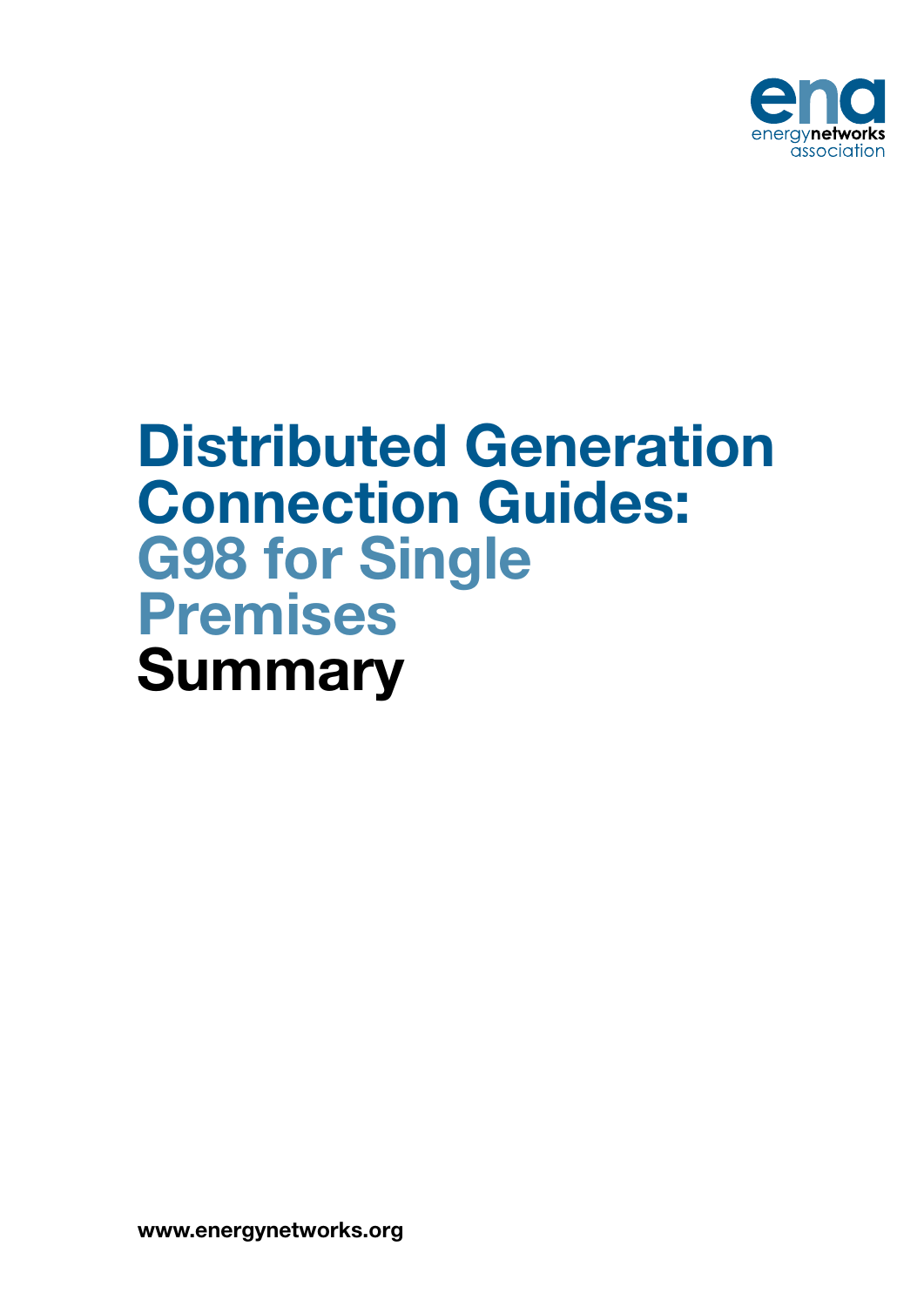### **Contents**

| Contents                                            |         |
|-----------------------------------------------------|---------|
| A: Background-The GB Power Sector                   | Page 3  |
| <b>B: The Role of Distributed Generation</b>        | Page 4  |
| C. An Overview of Getting Connected                 | Page 5  |
| D. The Connection Application                       | Page 7  |
| E. Costs and Charges                                | Page 8  |
| F. Selling Electricity-Smart Export Guarantee (SEG) | Page 8  |
| Where to Find More Information                      | Page 10 |
| Glossary                                            | Page 11 |

### Acronym Guide

| <b>DNO</b>  | Distribution Network Operator      | HН          | Half Hourly (meter)                          |
|-------------|------------------------------------|-------------|----------------------------------------------|
| ENA         | <b>Energy Networks Association</b> | ICP         | Independent Connections Provider             |
| EREC        | <b>Engineering Recommendation</b>  | <b>IDNO</b> | Independent Distribution Network<br>Operator |
| <b>FITS</b> | Feed in Tariffs                    | <b>NHH</b>  | Non-Half Hourly (meter)                      |
| <b>SEGs</b> | <b>Smart Export Guarantee</b>      |             |                                              |

If you are planning to use storage in conjunction with PV (or other generation technology) to offset consumption in your home, you may be eligible for a G99 Energy Storage Fast Track procedure – refer to the full G98 Single Premises guide for more information.

Note that this document covers the process for connecting generation to the distribution networks in Great Britain. Northern Ireland has different connection arrangements, for example different versions of Engineering Recommendations G98 and G99 are in use. For more information, refer to the Northern Ireland Electricity website: [www.nie.co.uk](http://www.nie.co.uk)

#### **Note: Many of the terms used in this guide are defined in the Glossary.**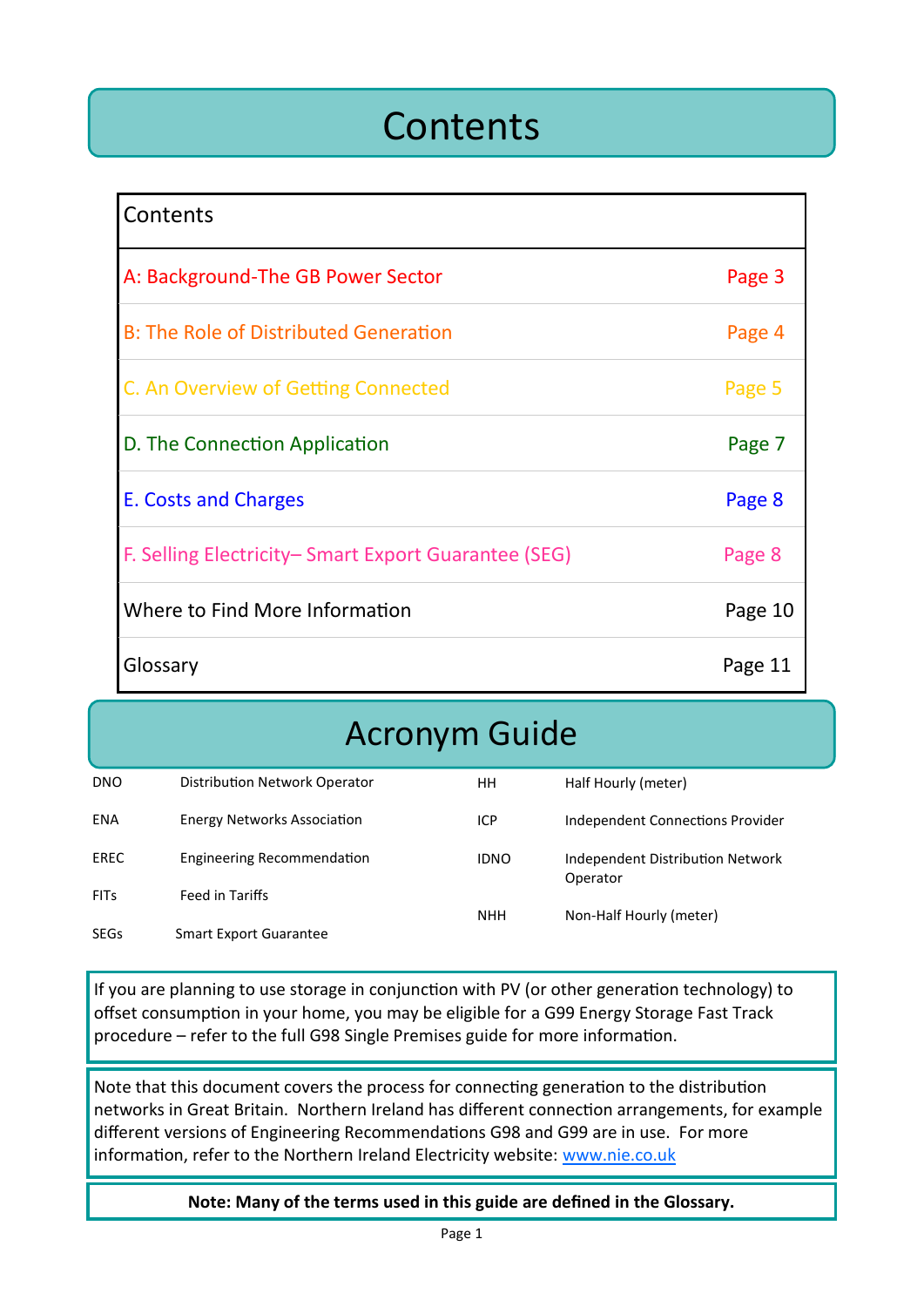### Introduction

#### Who is this Guide for?

This Guide is intended to help you, as a developer or prospective owner of any form of **distributed generation**, to connect your generating unit to one of GB's electricity distribution networks. It may also be useful for installers or manufacturers of distributed generation equipment.

DNOs treat storage as both demand and generation, and need to be aware of storage because of the potential impact on their networks. Note that the term 'DNO' as used in this guide generally refers to both DNO and IDNO companies.

This "summary" guide is written for the developers of distributed generation or storage projects which are covered by **Engineering Recommendation (EREC) G98**. This covers Project that are:

- Projects with a capacity of **16A per phase or less** (if there are multiple generation or storage units connected at the same premises, then 16A is the maximum combined capacity per phase); and
- Projects connected at **low voltage** (230V single phase, or 400V three phase); and
- Technology which is **type tested** under the requirements of EREC G98.

This guide is best suited for those developers who are connecting Distributed Generation or storage in a single property. If your are developing Distributed Generation or storage in more than one premises within a 'close geographic region', then there are alternative Guides that are more suited to your project: ('Distributed Generation Connection Guide—a guide for connecting generation to the distribution network in multiple premises that falls under G98').

If your project is outside of the scope of EREC G98, there are **alternative guides** you can read.

#### What is the aim of the Guide?

This is a 'summary' form of a much more detailed guide, available on the Energy Networks Association (ENA) website. The purpose of this summary guide is to act as a **simplified 'route map'** of the processes for getting a generation project connected to the distribution network.

You should be aware that the process of getting connected described in this guide is **only part of the process** of developing your distributed generation. For example, this guide does not cover:

- Designing, installing and operating the generation units themselves;
- Planning and financing the project; and
- Resolving local planning issues.

#### The format of the Guide

This Guide has been written and formatted with you, the reader, in mind. We have tried to make this Guide as clear and easy to read as we can, bearing in mind that some of the issues discussed are technical and complex. In particular:

- Any terms which may be unfamiliar are explained in the glossary.
- Text is **emboldened** for emphasis.
- Where necessary the Guide distinguishes between the arrangements that apply in Scotland and those which apply in England and Wales. This is indicated with a Scottish flag.



There is a pointer on where to find more information at the end of the guide.

Because the topics covered here are technical and complex, it is necessary to refer to such concepts as voltage and power. Where possible, terms that may be unfamiliar have been described.

#### Governance of the Guide

This Guide is a Distribution Code Review Panel (DCRP) document. The DCRP will update the Guide periodically.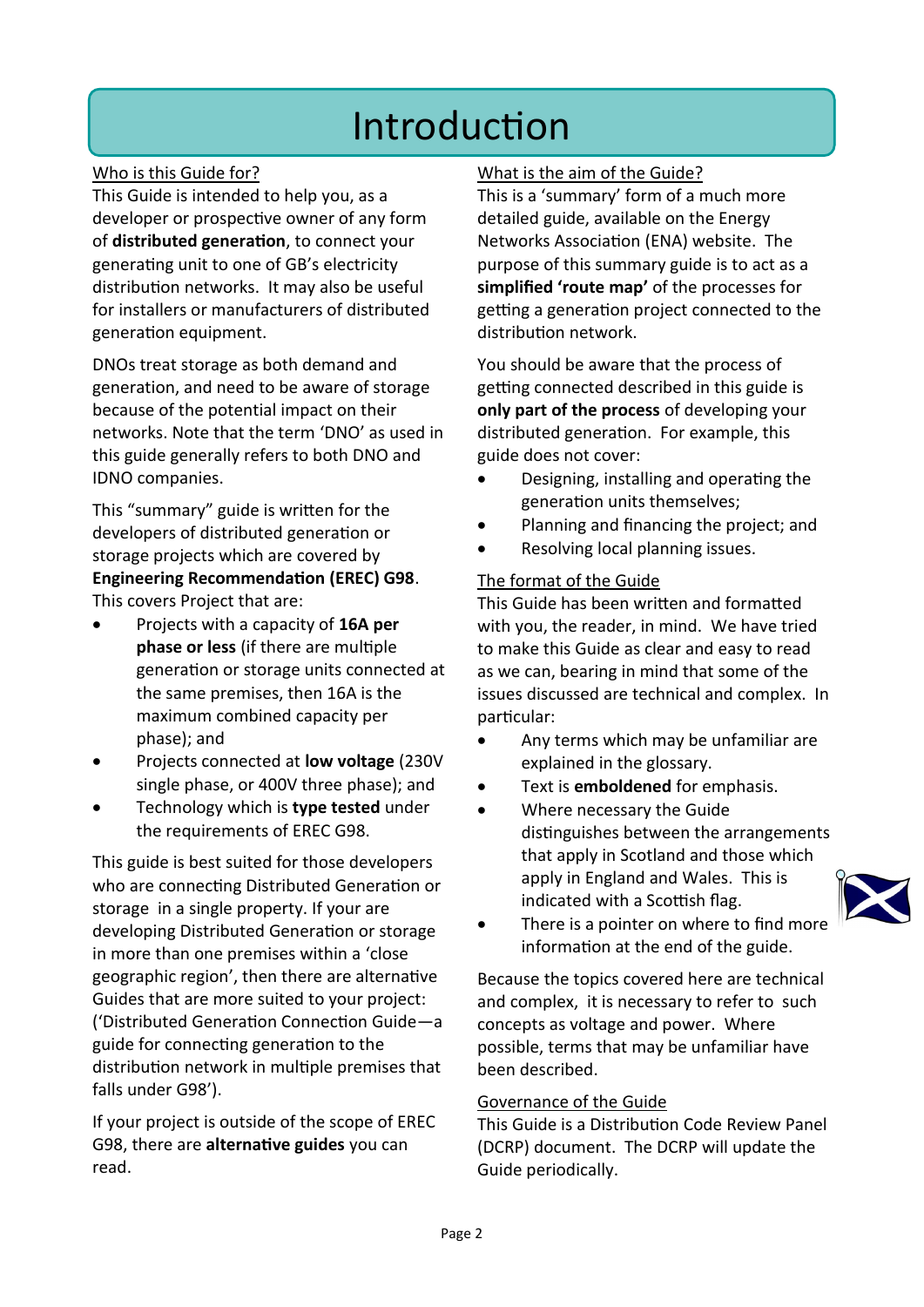### A: Background-The GB Power Sector

#### **Traditional power system**

In the traditional power system, electricity generally flows in one direction; from large power stations (mostly coal, gas and nuclear), into the transmission system, through to distribution systems and delivered to loads (such as homes, businesses and factories).



#### **Changing power system**

An increasing number of small electricity generating units are being developed, often connected to distribution networks. This is known as Distributed Generation, and can bring advantages such as low carbon energy sources and reduced transmission and distribution system costs.

However, it can result in the electricity flows in the network being less predictable and dynamic. As this is not what the network was designed to deal with, this can cause issues around network control and protection.

#### **Important terms**

**Transmission Network / Transmission System:** Transports electricity over long distances across the country. Electricity is transported at a high voltage to reduce losses. Transmission voltage is 275kV or 400kV. In Scotland, 132kV is also used.

**Distribution Network / Distribution System:** Transports electricity from the Transmission System (and from Distributed Generation) to loads like homes and businesses. The voltage is reduced to the correct supply voltage for the loads. Distribution voltage is 132kV and lower in England and Wales, and less than 132kV in Scotland. Most domestic customers are supplied at 230V.

#### **Key organisations**

**National Grid Electricity Transmission (NGET)**: The Transmission Owner for England and Wales. The Transmission Owner for northern Scotland is Scottish Hydro Electric Transmission Plc, and for southern Scotland, SP Transmission Plc.

**National Grid Electricity System Operator (NGESO):** The System Operator of the transmission system in England, Wales & Scotland.

**Distribution Network Operator (DNO):** Owns and maintains public electricity distribution networks. There are six DNOs in Great Britain.

Note: You may be connected to an Independent DNO's (IDNO) network or a private network rather than the DNO's network. In this Guide when we refer to DNOs, this also applies to IDNOs.

**Suppliers:** Buy electricity in bulk from generators, and then sell to consumers. They are responsible for providing bills and customer services, and arranging metering and meter reading. Electricity supply is a competitive market so you can choose and change your electricity supplier.

**Elexon:** The Balancing Settlement Code company for Great Britain.

**Ofgem (Office of Gas and Electricity Markets):** The regulator of the power system in Great Britain.

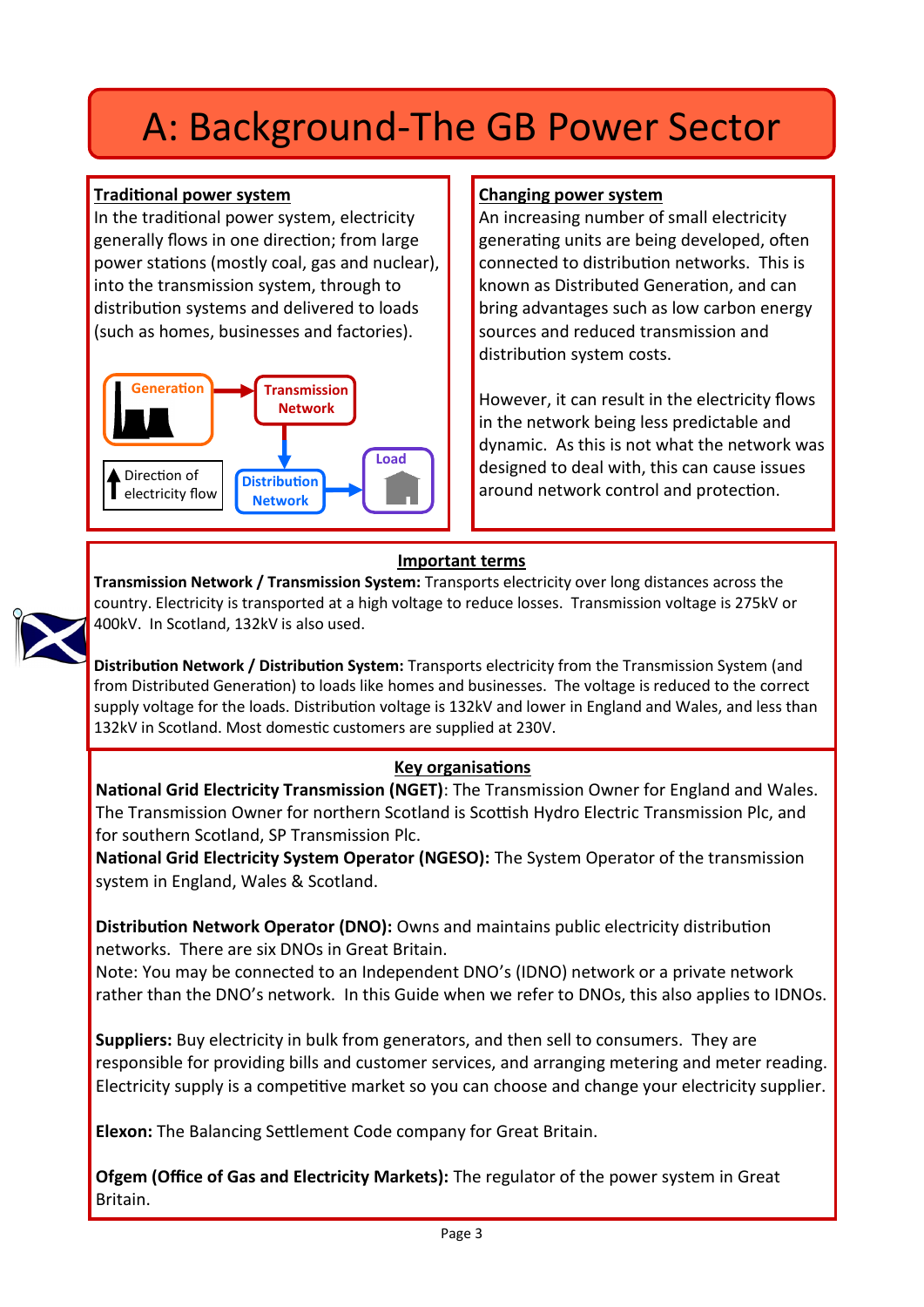## B: The Role of Distributed Generation

#### **What is driving Distributed Generation?**

**Environmental concerns**—The increased concern over the damage that Greenhouse Gasses may be doing to our environment. Distributed Generation technologies are often renewable or low carbon means of generating electricity.

**Government policy**—The Department for Business, Energy and Industrial Strategy (BEIS) is developing policy to ensure that in the UK energy supplies are secure, low carbon, and fuelled from a diverse mix of energy supplies. This includes supporting Distributed Generation.

**Security of Supply**—The need for secure and reliable sources of energy, both now and into the future.

#### **Technological innovation**

Technology is developing all the time, and there are more generating technologies and network techniques available now than there were when the national grid was being developed.

To incentivise innovation in energy networks, Ofgem runs two mechanisms: the **Network Innovation Allowance** (NIA, an allowance awarded to each network company) and **Network Innovation Competitions** (NIC, where network companies bid competitively to fund larger projects).

For more information, and details about individual projects, refer to the Smarter Networks Portal, hosted by the Energy Networks Association: [www.smarternetworks.org/](http://www.smarternetworks.org/)

#### **Benefits of Distributed Generation**

The benefits that increased Distributed Generation has on the UK and its electricity system include:

- **Increased energy mix** —often lower carbon; and
- If Distributed Generation is connected close to the point of use,
	- − **Reduced need for network infrastructure**
	- − **Reduction in transmission and distribution losses.**

The commercial benefits to having Distributed Generation, include:

- Lower electricity bills-through using your own energy onsite instead of importing from the grid;
- **Selling energy** that you generate, and gaining from **incentives** like FITs; and
- **Participation in Ancillary Services**—Larger units (more than around 3MW) may be able to participate.

#### **Impacts of Distributed Generation**

As well as introducing benefits, the increased penetration of Distributed Generation in UK distribution networks also poses challenges, including:

- **Thermal ratings** being exceeded;
- **System voltage** rising beyond the acceptable limits;
- **Reverse power flows**, i.e. power flows in the opposite direction to which the system has been designed;
- **Fault level** rising above the rating of equipment; and
- **Power quality** being affected, e.g. flicker, voltage unbalance or harmonics.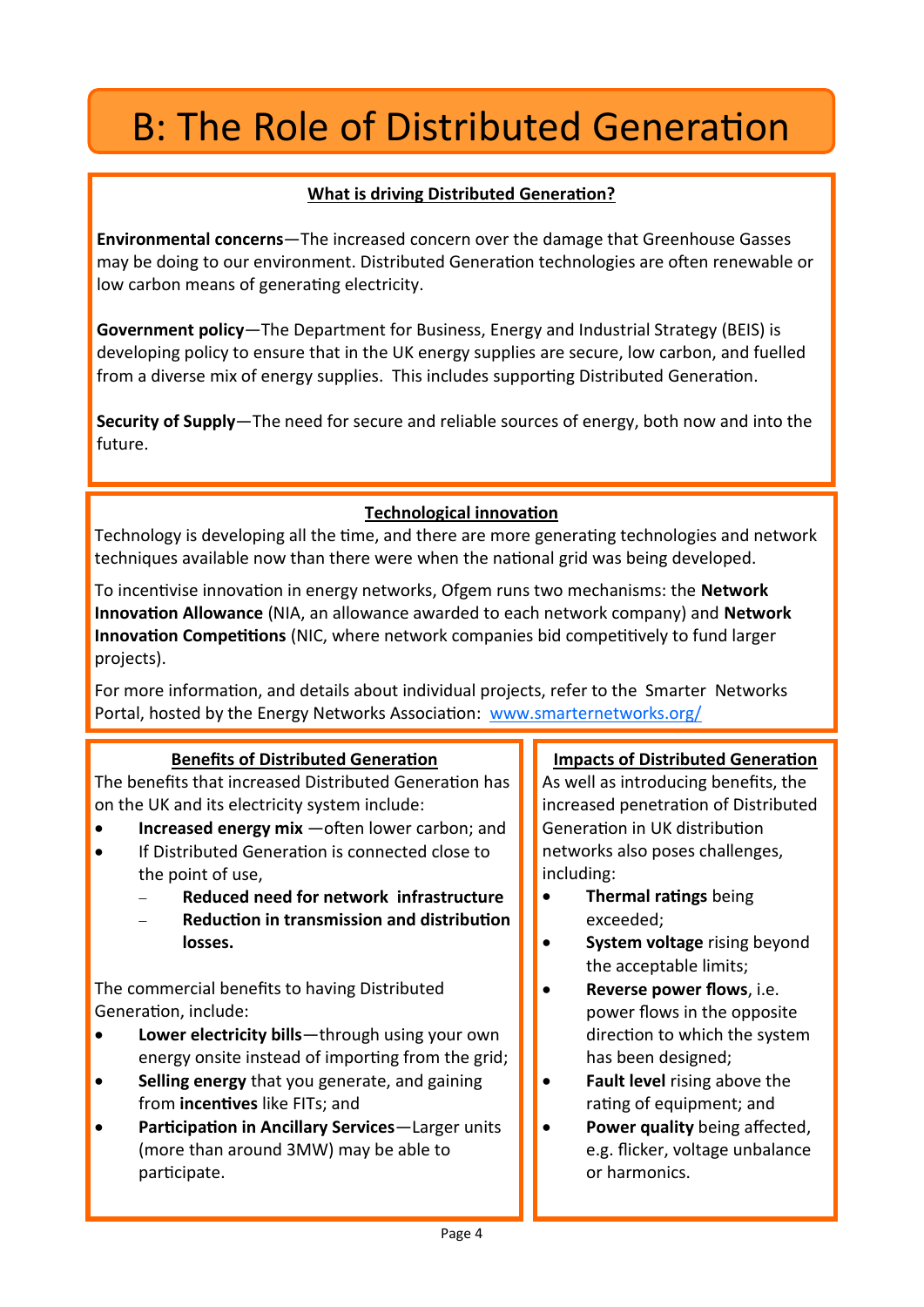## C: An Overview of Getting Connected

In most cases, the installation of small generating units into a single premises will have very little affect on the network. Therefore the connection process is relatively simple, and can be summarised as "fit and inform".

Opposite is a summary of the major tasks of the connection process. These are explained below.



#### **1. Find an installer**

The first task is to find a competent installer. Certified generation products and installers can be found on the following website: [www.microgenerationcertification.org](http://www.microgenerationcertification.org/)

#### **2. Installation and Commissioning**

The installation and commissioning requirements are covered in Section 8 of EREC G98. Your installer should be aware of these requirements. During the commissioning, your installer will check that your equipment is working as it should.

#### **3. Inform the DNO**

Your installer must notify the DNO **within 28 days** of commissioning the generating unit, and provide them with information on the installation. This information is captured on an "**installation commissioning confirmation**" form, which is given in the "Installation Document", which is [Form B in Appendix 3 of EREC G98](https://www.energynetworks.org/assets/images/Resource%20library/ENA_EREC_G98_Issue_1_Amendment_6_(2021).pdf). The form should include both generation and storage details as applicable. DNOs may have their own installation commissioning confirmation forms on their websites.

#### **4. Ongoing Responsibilities**

Ongoing commitments are outside of the scope of this Guide, but you should be aware of them. They include:

- Maintenance of the equipment
- Informing your DNO if you remove or replace your generating unit
- Notify your DNO of any operational incidents that affect your compliance with EREC G98
- Periodic testing specified by the DNO

EREC G98 was introduced in May 2018. It is based on the archived EREC G83, which was revised to take account of a European Network Code called Requirement for Generators. Microgenerators connecting to the distribution network must connect under EREC G98.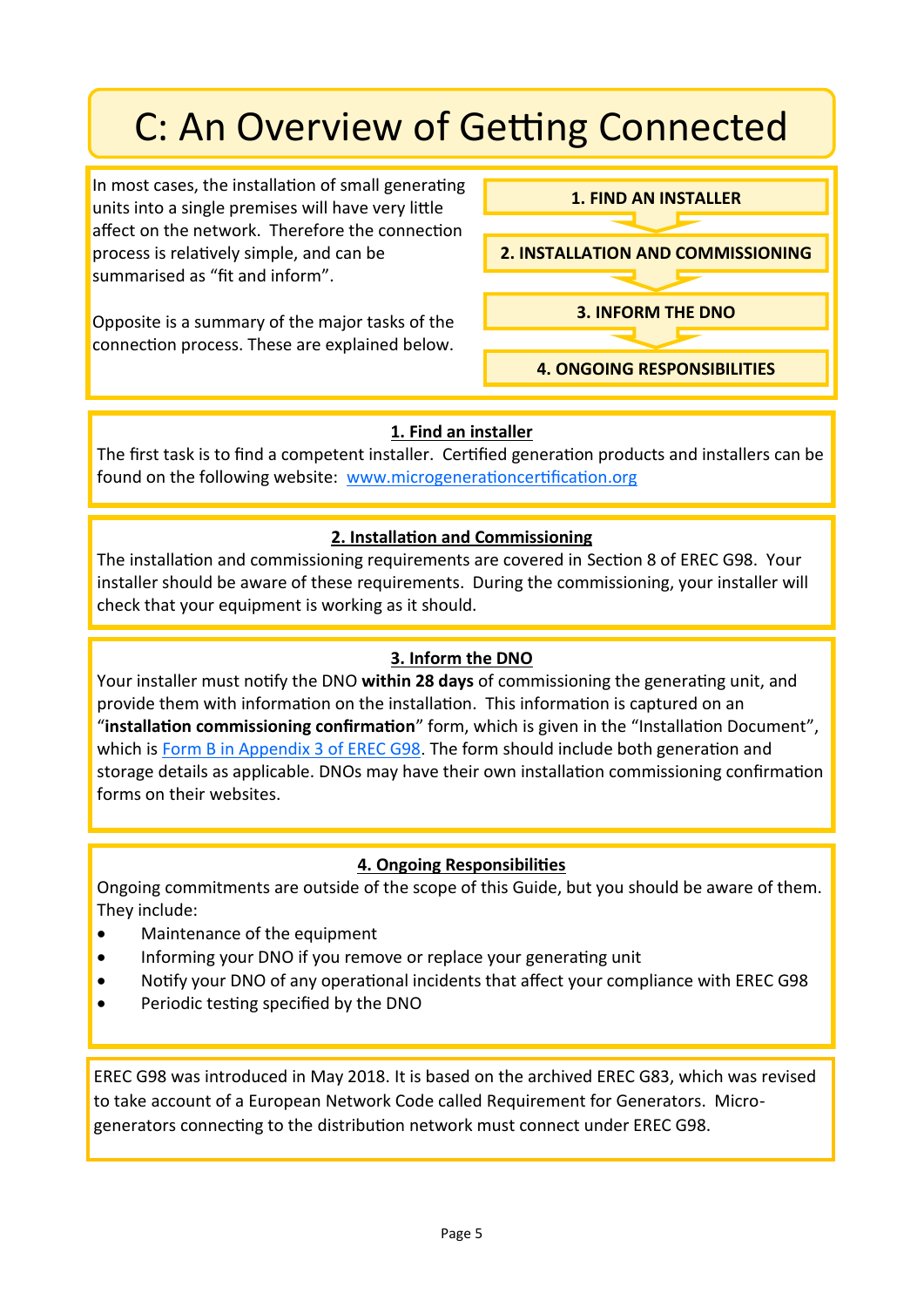## C: An Overview of Getting Connected

#### **Health and Safety Considerations**

Some of the safety requirements for Distributed Generation connections are set out in EREC G98, which reflects Regulations and Acts such as the Electricity Safety, Quality and Continuity Regulations (ESQCR) 2002, and also the relevant British Standards.

#### **Dealing with Disputes**

If you have a dispute during the connection process which you cannot resolve with the party directly, you can contact the Energy Ombudsman: www.ombudsman-[services.org/energy](http://www.ombudsman-services.org/energy.html) As a last resort it can then be referred to Ofgem.

#### **Vehicle to Grid**

Vehicle to Grid (V2G) is in its infancy and trials are being undertaken to further understand and demonstrate its benefits. The electric vehicle will be considered as both a demand and a generator by DNOs. The generator application will depend on the power export capacity of the V2G and what generation or storage devices are already connected at the designated charging point. It is likely that V2G will be > 16 A/phase and therefore G98 is not applicable and G99 should be used.

The current situation is that installers follow one of two generation application processes and sets of forms, which are as follows below:

- Where the total of all generation, fixed storage and the power export capacity of the V2G is < 50 kW 3-phase or 17 kW single-phase, the G99 Simplified Application Form A1-1 can be used.
- Where the total of all generation, fixed storage and the power export capacity of the V2G is > 50 kW 3-phase, the connection application should be made using the Standard Application Form.

In addition, your installer should complete forms associated with a standard Electric Vehicle (EV) charge point, such as the ENA EV installation form ("Application Form for the Installation of Low Carbon Technologies"). The DNO may request further information, such as a photograph of your electric meter and consumer unit.

The ENA Low Carbon Technology Working Group has been looking at ways to simplify the connection application process and associated forms for V2G applications, including considering a single process that combines the aspects of EV as demand and generation. This is now available and an updated version was published on the 7th July 21. The form is available at the [ENA website](https://www.energynetworks.org/operating-the-networks/connecting-to-the-networks) under the heading "Connecting electric vehicles (EVs) and heat pumps".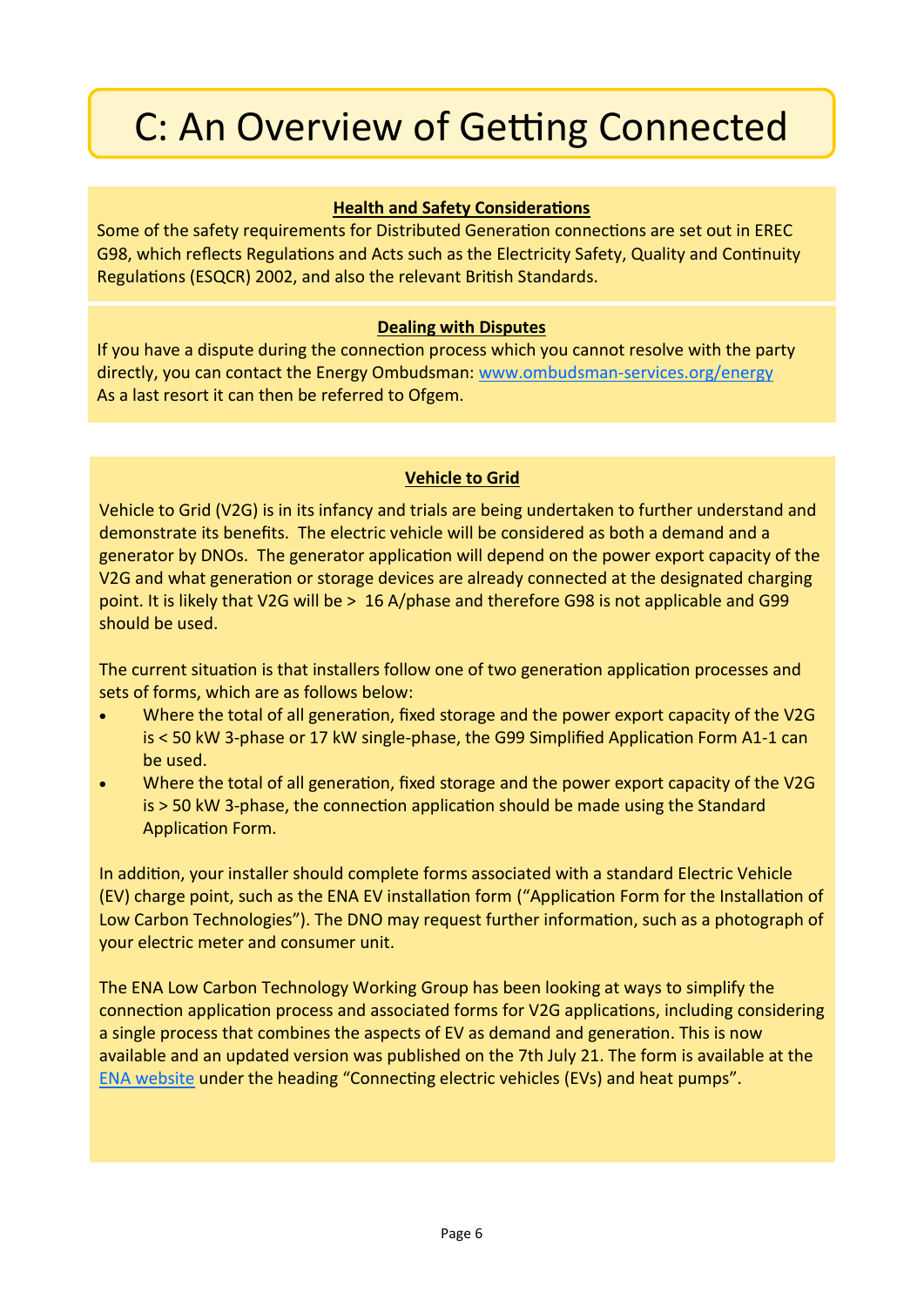## D: The Connection Notification

You do not need to talk to your DNO before your generation equipment is up and running. Your installer needs to inform the DNO and provide a number of pieces of information **within 28 days of the date of commissioning**. This information is defined in the Installation Document, which is [Form B in Appendix 3 of EREC G98.](https://www.energynetworks.org/assets/images/Resource%20library/ENA_EREC_G98_Issue_1_Amendment_6_(2021).pdf)

The information required includes:

- details about the **site** where you are connecting your generating unit, including metering information;
- **contact details** for the owner of the generating unit;
- **technical information** about the generating unit itself, including the generating capacity, type test reference and primary energy source;
- details of the **installer** of the generating unit, including the party's accreditation and qualifications;
- **supporting information**, e.g. circuit diagrams; and
- a **signed declaration** as to the compliance of the generating unit with the requirements of EREC G98.

If you appoint a competent installer, they should know about the requirements set out in EREC G98, and make sure that your installation meets them. You should check that your installer is aware of all these requirements.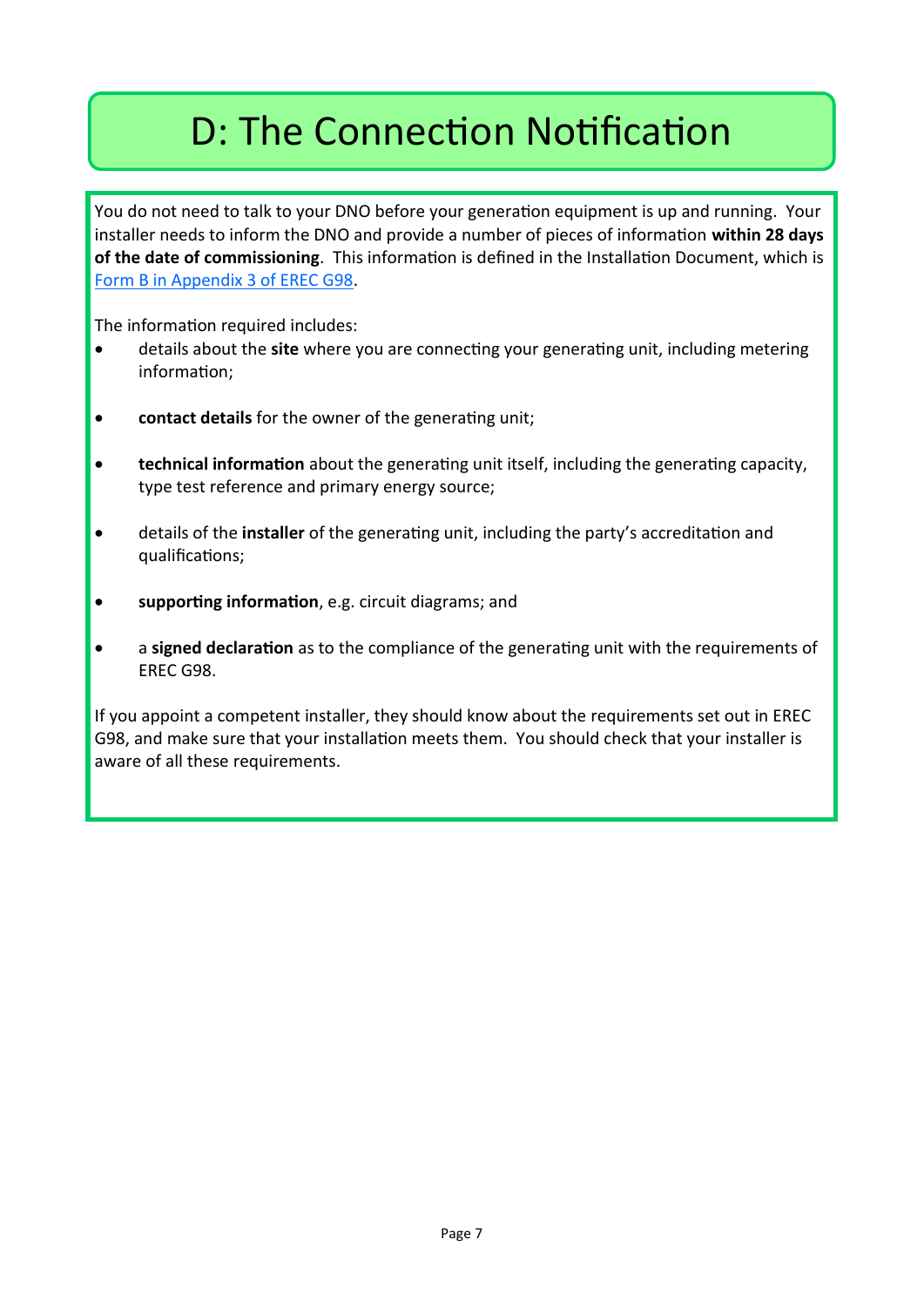### E: Costs and Charges

#### **Generation Distribution Use of System (UoS) charges**

UoS charges cover the operation and maintenance of the distribution network. They are levied by the DNO on the supplier, so you will not be charged these directly. However, they may appear as an item on your bill. DNOs are obliged to publish documents about their Use of System charges. You can find these on DNOs' websites.

UoS charges vary depending on:

- the voltage level you are connected to (if you are compliant with EREC G98, you are connecting to low voltage); and
- the type of meter you have—it is likely that you will have a Non-Half Hourly (NHH) meter, as only sites with a generation capacity greater than a certain threshold (currently 30kW) are required to have a Half Hourly (HH) Meter.

With the Common Distribution Charging Methodology charges for LV generation customers with NHH meters are in the form of a single unit rate (p/kWh). Distribution Use of System charges are subject to review by Ofgem and significant changes are underway. Refer to Ofgem'[s website](https://www.ofgem.gov.uk/electricity/distribution-networks/charging-arrangements) for more information.

## F: Selling Electricity-SEG

**Important Point**: The SEG scheme for generators opened on the 1<sup>st</sup> January 2020. The SEG scheme replaces the Feed-in Tariff (FIT) scheme that closed on the  $31<sup>st</sup>$  March 2019 but works differently to FITs.

There are two sources of financial benefit from FIT payments which are:

- **Generation tariff:** A fixed unit for each unit of electricity generated.
- **Export tariff:** A guaranteed price for each unit of electricity exported to the grid.

The SEG scheme obliges electricity suppliers to offer an export tariff rate to an eligible generating unit.

Generators cannot receive SEG payments as well as FIT payments for exported electricity. However, if the generator continues to receive FIT generation payments and opts out of receiving FIT export payments then they are eligible to receive SEG export tariff payments.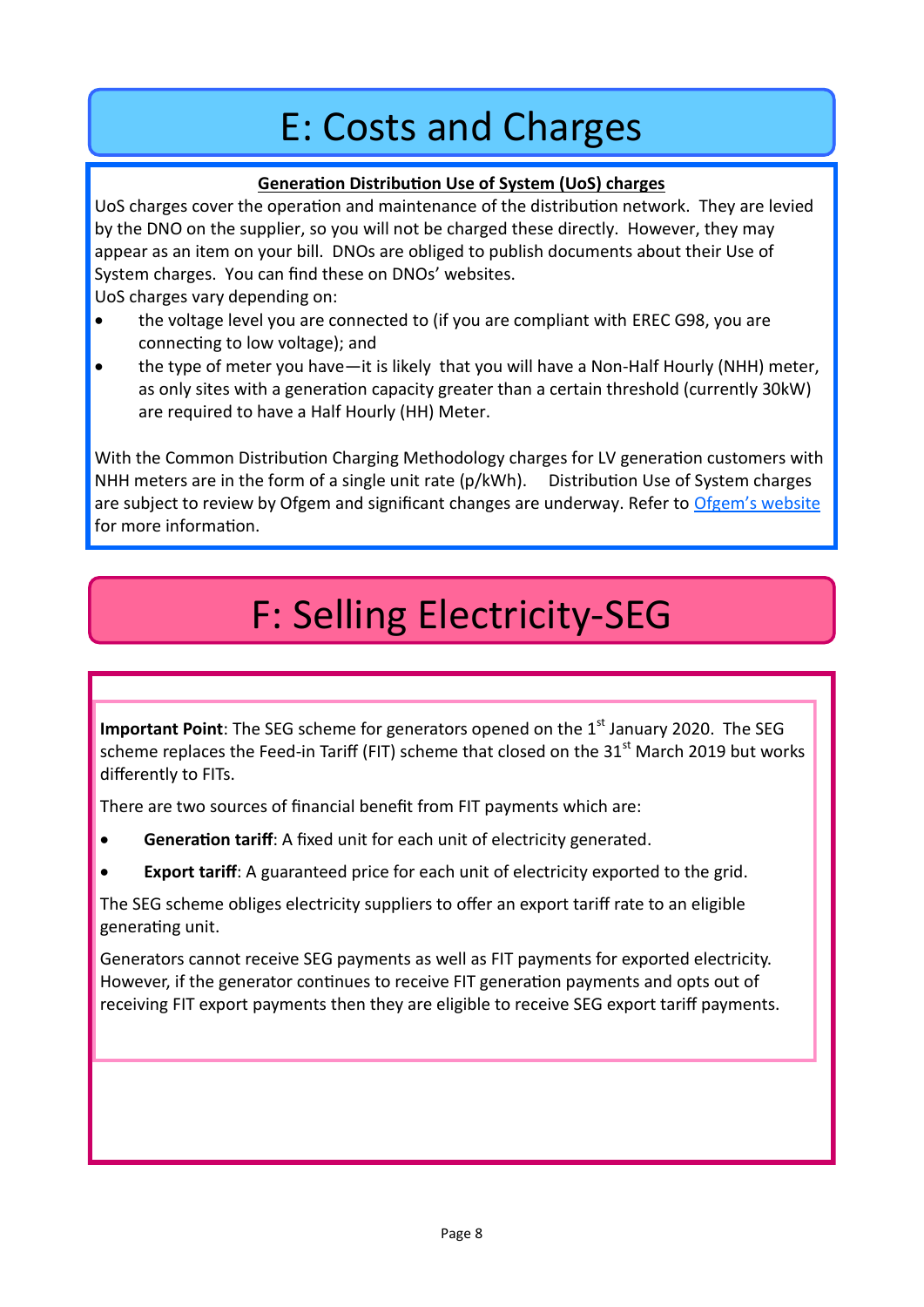## F: Selling Electricity-SEG

#### **Smart Export Guarantees (SEGs)**

SEGs are a financial incentive to support distributed renewable energy generation **up to 5 MW**. SEGs are available for the following generation technologies:

- Anaerobic digestion (AD)
	- CHP and Micro-CHP\*
- Solar PV • Wind
- Hydro
- \*Up to 30,000 domestic Combined Heat and Power (CHP) units are supported through FITs under a Micro CHP pilot scheme. These units must be have a capacity of no greater than 2 kW each.

There are financial benefits for Generation projects that use the old FIT and new SEG scheme.

#### **Generation and Export tariff (FITs):**

Installations which receive payments under the FIT scheme will continue to receive the same generation and export tariffs that were current at the time of installation The last export tariff under the FIT scheme, before the scheme closed on the 31st March 2019, was fixed at 5.24p/kWh. This differs from the export tariff rate offered through the SEG scheme, which depends on the electricity supplier you choose to contract with.

**.** 

#### **SEG Export Tariff**

The SEG scheme is an export tariff, which is a guaranteed price for each unit of electricity exported to the grid. It is an obligation for licensed energy suppliers to offer eligible generation projects an export tariff rate. The electricity suppliers decide the SEG export tariff details i.e. the rate and the length of the contract. However, although wholesale electricity prices can fall below zero due to changes in demand, electricity suppliers must always offer a tariff which is greater than zero.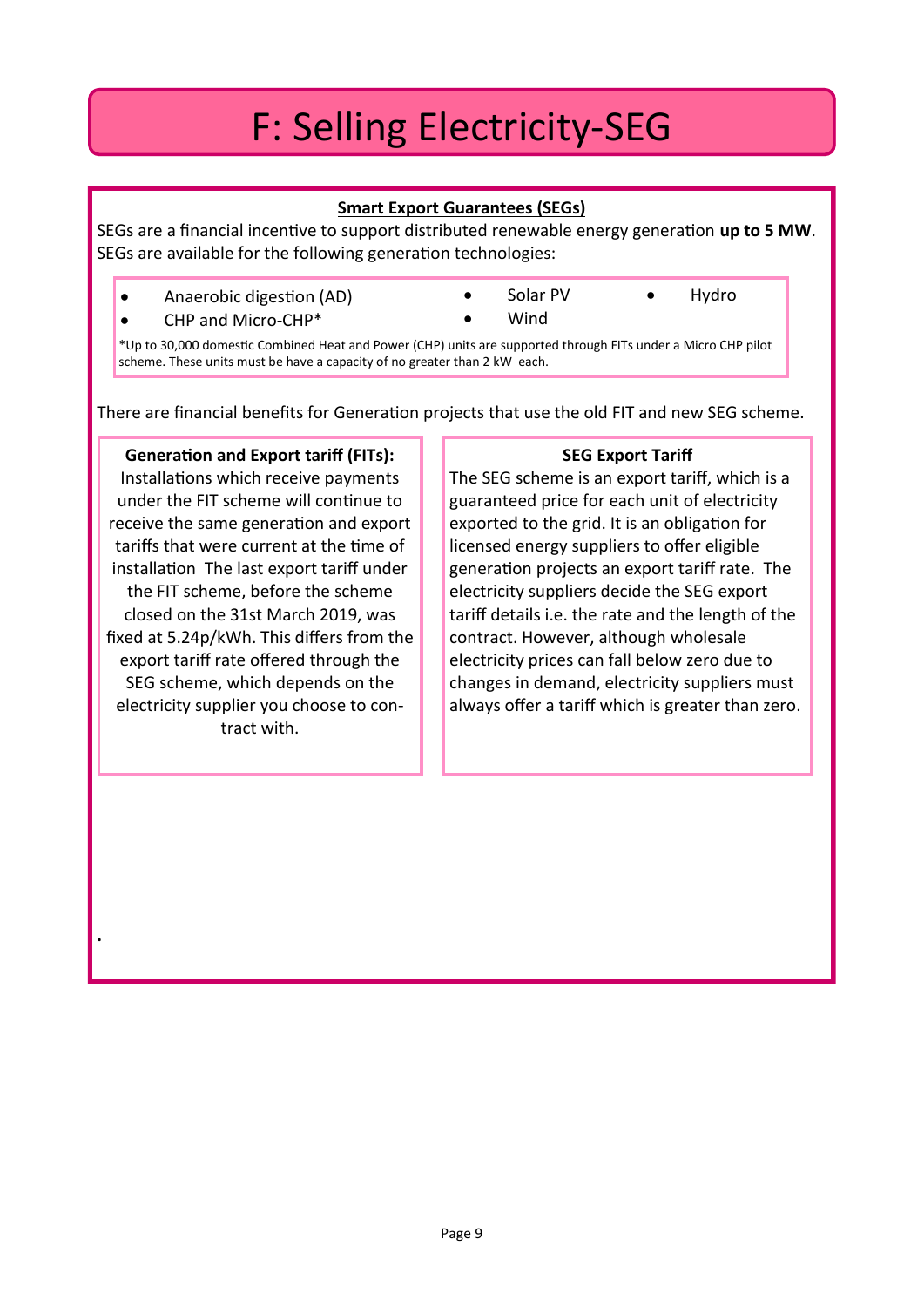### Where to Find More Information

#### **Some Useful Organisations:**

**Energy Networks Association** —the industry body for UK energy transmission and distribution licence holders and operators: [www.energynetworks.org](http://www.energynetworks.org/)

**Ofgem** is a good source of up to date information about **Smart Export Guarantee** — [Ofgem SEG](https://www.ofgem.gov.uk/environmental-and-social-schemes/smart-export-guarantee-seg/generators)

Note that your electricity supplier is your point of contact for the SEG scheme.

**National Grid Electricity Transmission (NGET)—**The Transmission System Owner in England and Wales: [www.nationalgrid.com/uk/Electricity/](https://www.nationalgrid.com/uk/electricity-transmission/)

Has a lot of useful information available, including the National Grid Electricity Transmission Ten Year Statement and more information about connection and agreements

**National Grid Electricity System Operator (NGESO) -** The System Operator in England, Wales and Scotland: <https://www.nationalgrideso.com/>

**Department for Business, Energy and Industrial Strategy (BEIS) -** For the most up to date information on relevant Government policy [https://www.gov.uk/government/organisations/](https://www.gov.uk/government/organisations/department-for-business-energy-and-industrial-strategy) [department](https://www.gov.uk/government/organisations/department-for-business-energy-and-industrial-strategy)-for-business-energy-and-industrial-strategy

**Energy Saving Trust—** [www.energysavingtrust.org.uk/Generate](https://energysavingtrust.org.uk/could-you-generate-your-own-energy/)-your-own-energy

#### **Some Useful References:**

**Engineering Recommendation G98 and G99—** available free of charge on the DCode website: [www.dcode.org.uk/](http://www.dcode.org.uk/)

**The Grid Code of Great Britain** — available free of charge on NGESO's website: [Grid code](https://www.nationalgrideso.com/industry-information/codes/grid-code) 

**The Distribution Code of Great Britain**—available free of charge on the Distribution Code website: [www.dcode.org.uk/](http://www.dcode.org.uk/)

**The European Network Code, Requirements for Generators**—available on the EUR-[Lex website](https://eur-lex.europa.eu/legal-content/EN/TXT/?uri=CELEX%3A32016R0631)

**Metering Codes of Practice**: [www.elexon.co.uk/bsc](http://www.elexon.co.uk/bsc-related-documents/related-documents/codes-of-practice/)-related-documents/related-documents/ codes-of-[practice/](http://www.elexon.co.uk/bsc-related-documents/related-documents/codes-of-practice/)

**Certified generation products and installers**: [www.microgenerationcertification.org](http://www.microgenerationcertification.org/)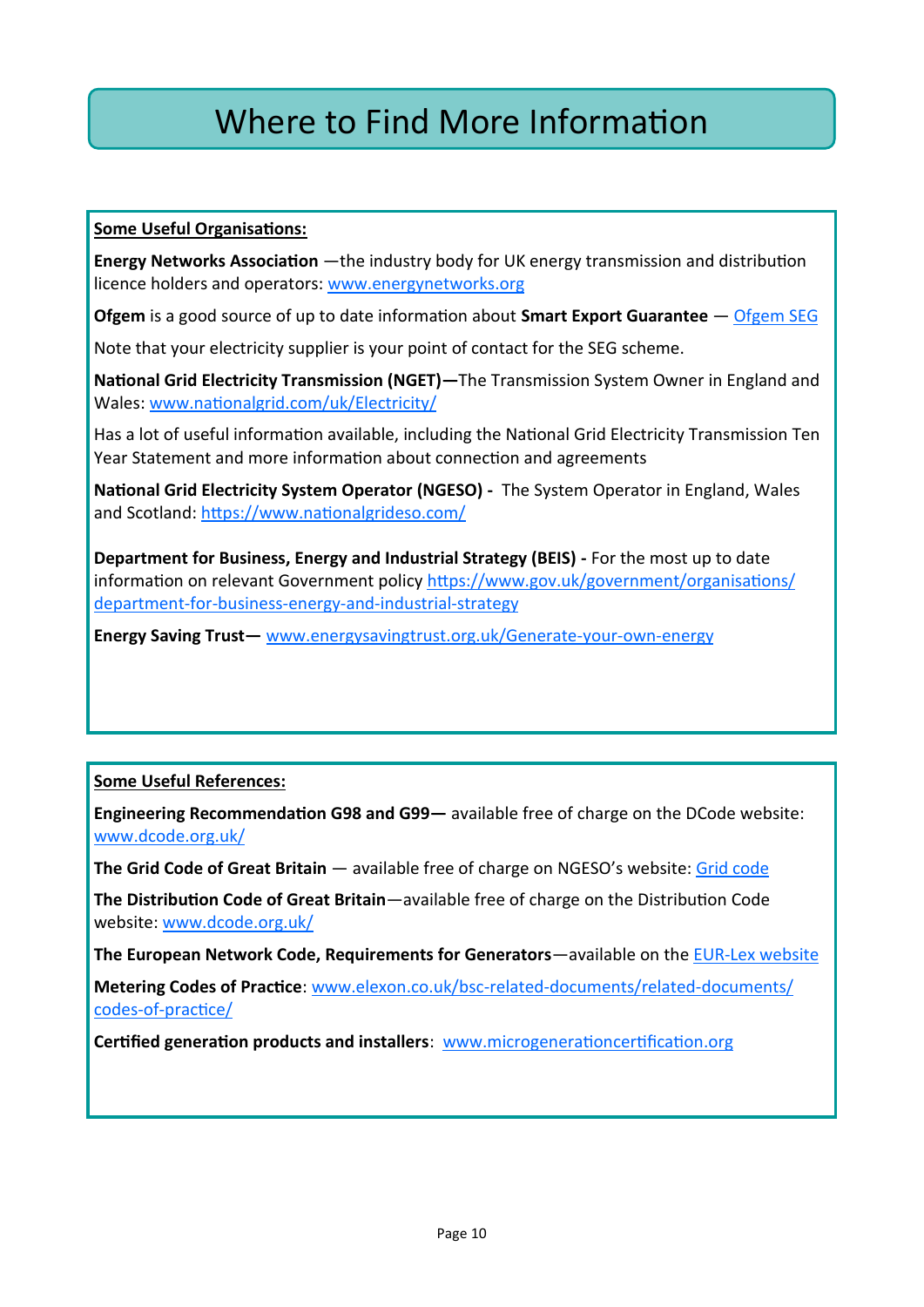### Glossary of Terms

**Balancing and Settlement Code company**: Governs the operation of the balancing mechanism. They charge generators and suppliers for the cost to the System Operator to balance the market . The Balancing and Settlement Code company for Great Britain is Elexon.

**Close Geographic Region**: Typically, an area which is fed by the same part of the distribution network, from a single feeder or distribution transformer. A general rule of thumb is that if your installations are within 500 meters of each other, then they are likely to be within a close geographic region.

**Commissioning**: A set of visual inspections and tests performed on equipment after installation, renovation or maintenance, and before it goes into full operation. Commissioning aims to ensure the equipment is working safely and as it should.

**Distribution Code:** The code required to be prepared by a DNO pursuant to condition 21 (Distribution Code) of a Distribution Licence and approved by the Authority (The Gas and Electricity Markets Authority - Ofgem) as revised from time to time with the approval of, or by the direction of, the Authority.

**Distributed Generation:** A generation project is classed as Distributed Generation if it operates while electrically connected to the distribution network. Also known as 'Embedded Generation'.

**Distribution Network (System):** Transports electricity from the Transmission System to loads like homes and businesses. The voltage is reduced to the correct supply voltage for the loads. The voltage is 132kV and lower. Most customers are supplied at 230V.

**Distribution Network Operator (DNO):** Owns and maintains public electricity distribution networks. They must hold a Distribution Network Operator Licence. These are regulated monopoly businesses which recover their costs by levying use of system charges on electricity traded using their network. There are six DNOs in Great Britain.

**Engineering Recommendation (EREC) G98:** Requirements for the connection of Fully Type Tested Microgenerators (up to and including 16 A per phase) in parallel with public Low Voltage Distribution Networks on or after 27 April 2019.

**Engineering Recommendation (EREC) G99:** Requirements for the connection of generation equipment in parallel with public distribution networks on or after 27 April 2019.

E**ngineering Recommendation (EREC) G59:** Recommendations for the Connection of Generating Plant to the Distribution Systems of Licensed Distribution Network Operators. This is not applicable to generation connecting after the 27th April 2019.

**Smart Export Guarantees (SEGs):** A financial incentive to support distributed and small-scale renewable energy generation, up to 5 MW.

**Generating Unit:** Any apparatus which produces electricity.

**Generator:** A person who generates electricity under licence or exemption under the Electricity Act 1989.